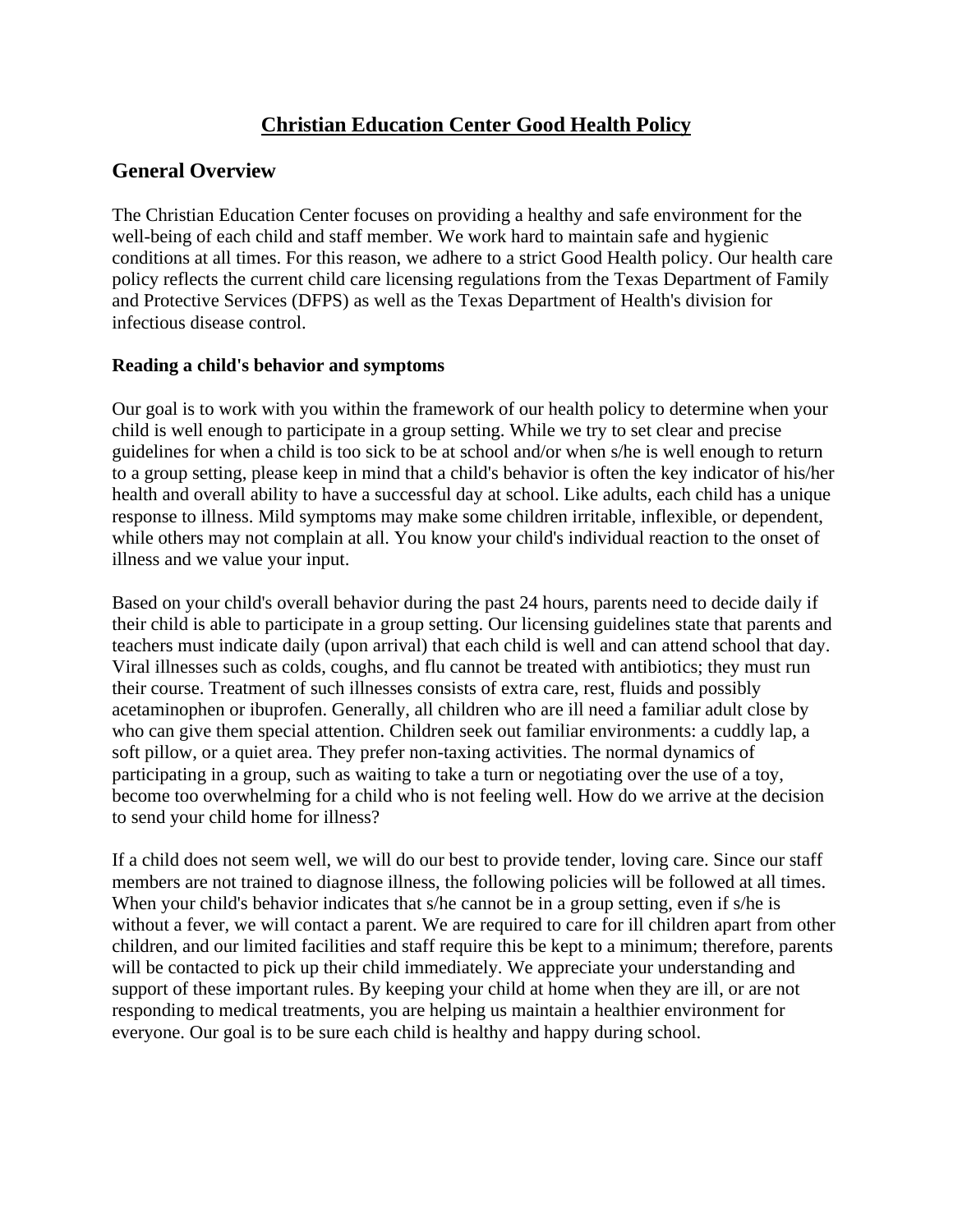With this in mind, teachers are required, by DFPS, to make a daily health check of each child in their class. If during the day a teacher notices that a child is not participating in a typical fashion (e.g. not eating snack or lunch, or is tired or overly cranky), the teacher will call an administrator for a temperature check and to describe their observations of the child.

At this point, if your child has any notable signs of illness such as a fever at or above 100.6 degrees orally or forehead, 99.6 under the arm, or 101.6 in the ear, a rash, or appears languid, pale, or completely out of sorts, the administrator will usually decide your child should be sent home for his/her comfort and the wellbeing of others. If a parent cannot be reached, the administrator will contact the persons listed on your emergency form. All parents are required to provide three emergency contact persons and phone numbers in addition to themselves. Please keep all of these numbers up to date with the school office. If, on the other hand, your child has none of these symptoms (but just doesn't feel well), the administrator will probably offer a remedy such as cold water, going to the bathroom, etc.; and have your child return to his/her class. The teachers will keep an eye out for further symptoms. Sometimes, at this point, we will call you to give you a heads up that your child may be getting ill and may need to be picked up early. We also make this phone call to touch base with you to see if there is something we should know about that could be causing your child to feel ill.

If you are asked to pick up your child, please respect the judgment of the Christian Education Center staff in these situations. Remember that it is the teacher and administrator who are observing your child in the school environment and the call is motivated by wanting what is best for your child and his or her classmates.

If your child is sent home, s/he may not return to school for a full 24 hours after s/he is symptom and fever free, unmedicated. This policy is to facilitate in your child's recovery, and to prevent the potential spread of disease and although your child may appear well the very next day, they may still be contagious and/or not up to a full day of school. When you pick up your child you will receive a Symptom Record, which will state our observations, their symptoms, and the soonest your child can return to school in accordance with our health policy. If your child is diagnosed with a contagious illness by a physician, it must be reported to the front office so we can keep a record of it and inform others that their child may have been exposed to the illness. This plan of action is required per our licensing regulations.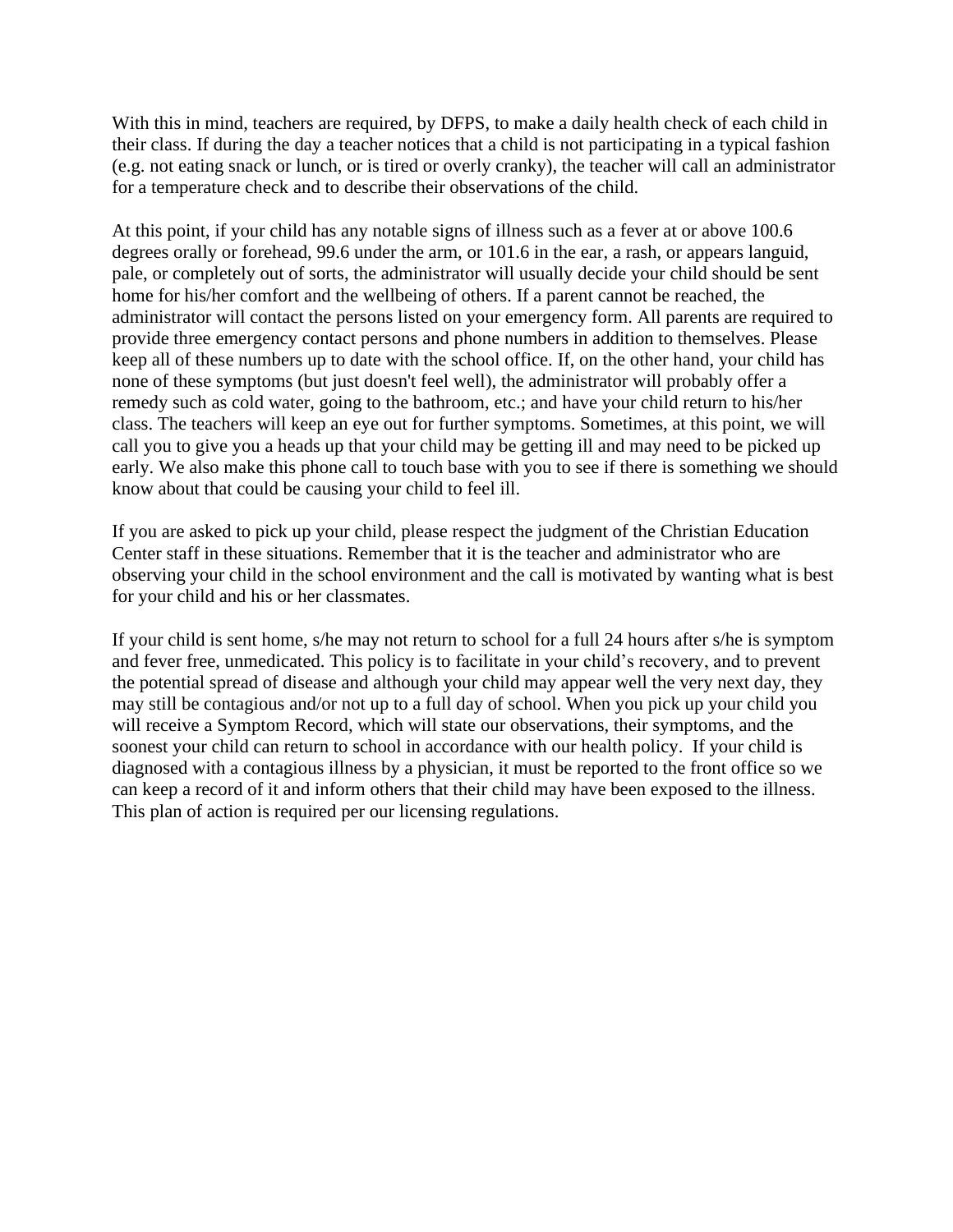### **Is my child well enough to go to school?**

It is often not easy to decide in the early morning whether or not your child should go to school. Please remember that during the beginning stages of any illness, a child is highly contagious and is likely to infect other children and teachers. Our philosophy is proactive in the prevention of spreading illness and to provide the best possible care for each child in our program. By using the Alphabetical Guidelines For Illness & Attending School that follow, we can work together to provide a healthy environment for all children, students, and teachers in our community.

**Please note: all temporary illnesses require a 24-hour period without symptoms or symptom relieving medication (i.e. Fever reduction medication). This means if your child is sent home sick from school s/he may not return until s/he has been home for an entire day.** (For example, if your child is sent home on a Tuesday, the earliest s/he may return to school would be Thursday.) Children may not return to school mid-day of the following day if they have been sent home with an illness.

# **Alphabetical Guidelines for Illness & Attending School**

The following list is a helpful tool for you as a parent to know when your child should or should not come to school. Please refer to this alphabetical list of illnesses to confirm what is required for your child to return to school after an illness. If you have further questions please contact the front office.

## **Common Childhood Illnesses Listed Alphabetically**

**Asthma And Breathing Distress** - If your child experiences a recurring illness involving breathing distress we require medication accompanied by the proper authorization forms to be kept at school at all times. Although this medication will be kept at school, please note our approach to using such medication is conservative. We will always try several other means of relieving your child's breathing difficulty before administering medication.

**Chicken Pox** - Your child may not return to school until all lesions have dried and crusted and your child has been fever free for at least 24 hours.

**Colds** - If your child has a cold that persists beyond 10 days and is not getting better, s/he should be seen by a doctor. In general, colds last 7-10 days. After 5 days, secretions will be thicker and colored. A child may stay in group care if his/her activity level and behavior is normal, and s/he is without fever. If your child has any of the symptoms listed under non-specific viral illness during the course of the cold, then s/he is not ready to be in a group setting.

**Conjunctivitis** - Conjunctivitis is commonly known as 'pink-eye' and is associated with white or yellow discharge, often with matted eyelids especially after sleep, eye pain, and redness of the eyelids or skin surrounding the eye. When your child is diagnosed with conjunctivitis s/he may return to group care after s/he has been on antibiotic drops for a minimum of 24 hours and shows no other symptoms of illness, or if you have a note from your child's pediatrician on prescription letterhead stating their conjunctivitis is no longer contagious.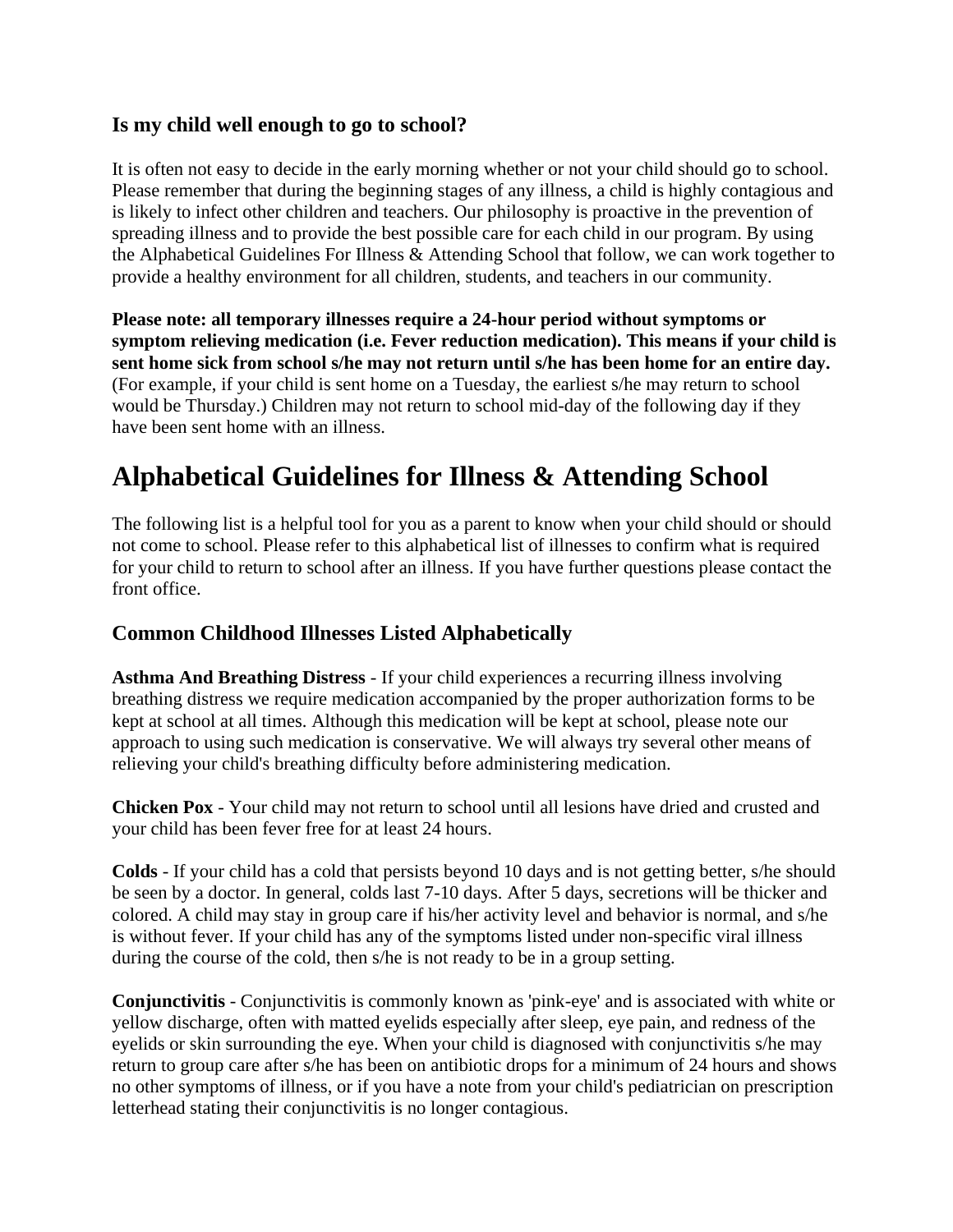**Coughs** - A cough can spread an infection among young children faster than any other ailment. Please bring a note on prescription letterhead stating your child can return to a group setting and the cough is not contagious.

**Coxsackie Virus** - This virus is indicated by sores in the mouth and on the hands and feet, usually accompanied by a fever. Your child may return 24 hours after diagnosis with a doctor's note, or if s/he is fever free and the rash has cleared. If your child has any of the symptoms listed under non-specific viral illness during the course of the virus, then s/he is not ready to be in a group setting.

**Diarrhea** - If your child has had three or more loose stools within a 24 hour period this needs to be treated as a potentially contagious intestinal flu. Like a cough, this type of flu spreads rapidly and therefore we are very proactive when excluding children with these symptoms. If the diarrhea is accompanied by stomach cramps, or any other symptoms your child needs to be excluded from a group setting. If the diarrhea is the result of diet or medication, the stool must be either contained within a diaper or by the child's ability to use the toilet in order for them to participate in a group setting.

**Ear Infections** - Middle ear infections generally are not considered contagious. A child may return to group care while being treated for an ear infection ONLY IF: s/he is fever free for a full 24 hours and has no other symptoms including those listed under non-specific viral illness.

**Fever** - If your child has a fever 100.6 degrees or higher without any other symptoms, s/he needs to be excluded from a group setting until s/he has been fever free, without fever reducing medication, for a full 24 hours.

**Hepatitis** - If your child is diagnosed with hepatitis, s/he may not return to a group setting until the week after the onset of illness has been diagnosed or until after immune serum globulin has been administered to appropriate children and staff in the program as directed by the NYS Department of Health. A note from your child's pediatrician on prescription letterhead is required for your child to return to a group setting.

**Immunized Diseases: Measles, Mumps, Rubella, Pertussis, And Tuberculosis** - Each child in our program is required to be immunized against these illnesses. In the rare event of an outbreak of any of these diseases, the child would return to group care only when the health department has been notified and your pediatrician provides a note on prescription letterhead stating s/he is non-infectious. (Please note in this case the Department of Health supersedes your child's pediatrician.)

**Impetigo** - A skin irritation with itching accompanied by red areas with pimples and yellow/brown crusts. A rash with this appearance must be diagnosed and treated for 24 hours before your child can participate in a group setting.

**Infestation** - (ex. Scabies, Pinworms, and Head Lice) Your child must remain home until 24 hours after treatment has been initiated.